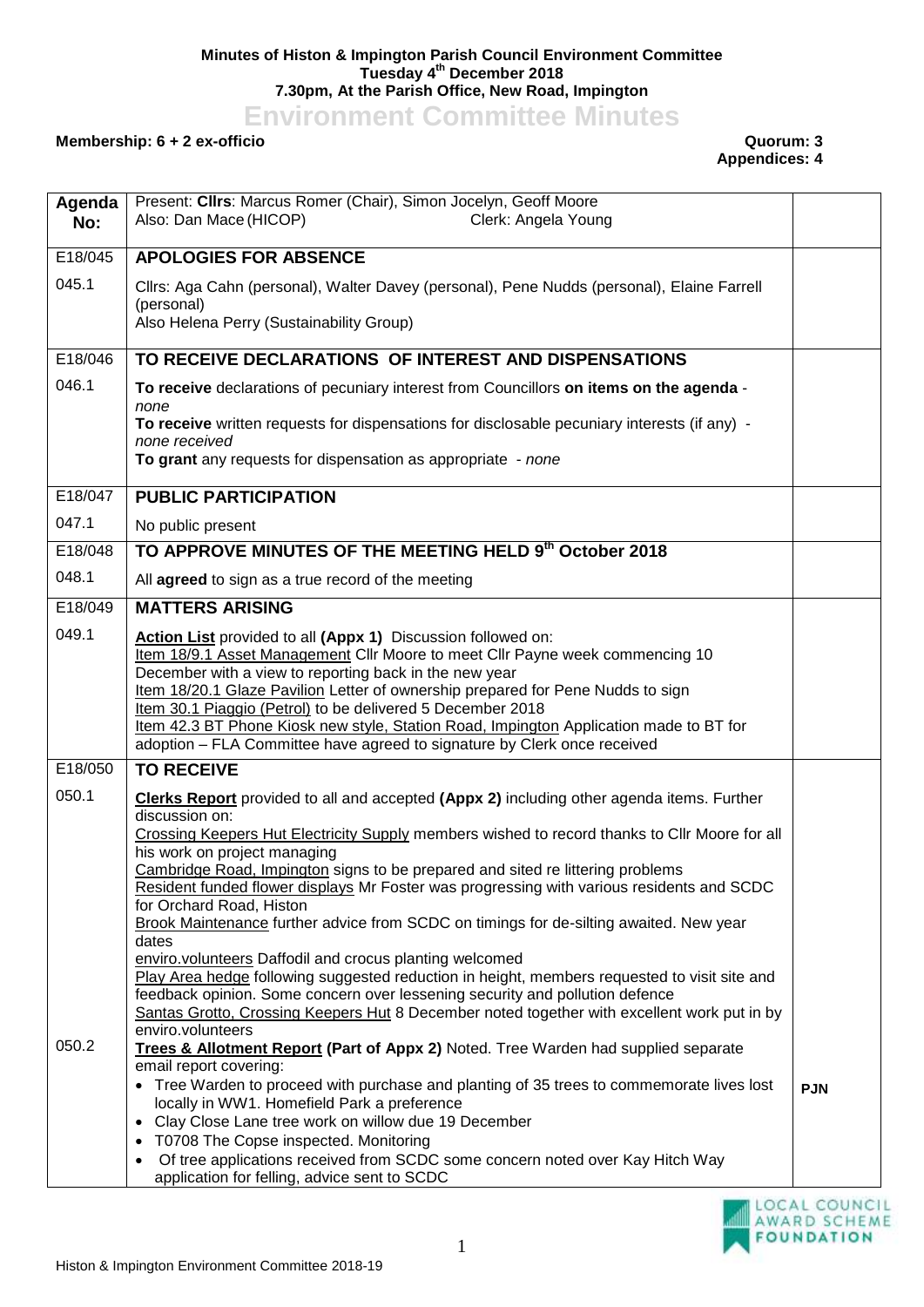| 050.3          | • Allotments: report of rats at Glebe Way investigated; pathways require cutting back; Deputy<br>Clerk to provide updated layout plan and waiting lists<br><b>Burial Ground</b> War Grave Commission signage deferred to next meeting. Infringement of<br>rules agreed to advise family that failure to contact the Council before the next meeting or to | <b>Next</b><br>agenda |
|----------------|-----------------------------------------------------------------------------------------------------------------------------------------------------------------------------------------------------------------------------------------------------------------------------------------------------------------------------------------------------------|-----------------------|
| 050.4          | attend the next meeting for discussion 5 February 2018 would result in the Council proceeding<br>with the removal of the guttering and stones in order that the plots can be returned to lawn<br><b>Sustainability Group</b> newsletter noted. Helena Perry had provided details of budget request                                                        |                       |
| 050.5          | for consideration<br><b>HICOP</b> Dan Mace outlined recent work and plans:                                                                                                                                                                                                                                                                                |                       |
|                | Half of work on ground cover complete, has made significant improvement to access<br>$\bullet$<br>Wassail event due 26 January<br>$\bullet$<br>One tree needs replacing this winter<br>$\bullet$                                                                                                                                                          |                       |
| 050.6          | HICOP have plans to encourage fruit tree growing in the villages<br><b>Public Art Working Party</b> no meetings held. Updating report on all projects provided. Target<br>dates discussed, updated paper to be circulated                                                                                                                                 |                       |
| 050.7<br>050.8 | <b>Drainage</b> no meetings held<br>High Street & Beyond no meetings held                                                                                                                                                                                                                                                                                 |                       |
| E18/051        | <b>OTHER MATTERS</b>                                                                                                                                                                                                                                                                                                                                      |                       |
| 051.1          | Play Area at Green Cllr Farrell to be asked to circulate updating email re Junior School plans.                                                                                                                                                                                                                                                           | EF                    |
| 051.2          | Future proofing maintenance of any changes to access discussed<br>Request for Noticeboard residents at Orchard Road request consideration of a noticeboard.                                                                                                                                                                                               |                       |
|                | SCDC would need to authorise on their land. Members to site visit and make any<br>recommendations. Need to include a precept request 2019-20 or factor into 2018-19 spend.                                                                                                                                                                                |                       |
|                | Clerk was advised to look at delegating upkeep of Parish Council noticeboards to grounds                                                                                                                                                                                                                                                                  |                       |
| 051.3          | operative in future<br>To agree final Budget Requests 2019-20 and review finance report (draft presented to FLA                                                                                                                                                                                                                                           |                       |
|                | 3 December). Paper prepared by RFO, Clerk and Committee Chair (Appx 3). Reviewed and<br>discussed. Adjustment required for possible new noticeboard at Orchard Road. Members to                                                                                                                                                                           |                       |
|                | input by email on alterations to "by when" column for projects. Chairman stated he hoped the<br>Committee would join enthusiastically in making the delivery of projects a mission for                                                                                                                                                                    |                       |
|                | becoming a reality. Members discussed how projects must be progressed as a team going<br>forward. Specifications must be agreed and reduced to writing at the start of the project<br>Review outstanding projects noted in Clerks Report                                                                                                                  |                       |
| 051.4          | Electricity Crossing Keepers Hut - Cllr Moore presented report (Appx 4) and comments                                                                                                                                                                                                                                                                      |                       |
|                | received from Cllrs Davey and Nudds were shared. Discussion on:<br>Total cost of project. £10.505 + $VAT$                                                                                                                                                                                                                                                 |                       |
|                | Access/fortification of Crossing Keepers Hut; probable requirement for hazard tape at<br>$\bullet$<br>events                                                                                                                                                                                                                                              |                       |
|                | Considerations on siting of trenching, cabinets and four circuits<br>$\bullet$                                                                                                                                                                                                                                                                            |                       |
|                | Installation before end of financial year<br>$\bullet$<br>Homefield Park costs likely to be £15k +. A new project manager required if this project<br>$\bullet$                                                                                                                                                                                           |                       |
|                | proceeds<br>Agreed Cllr Moore to re-specify and share with members together with reasoning and obtain                                                                                                                                                                                                                                                     |                       |
|                | new quotes based on relevant input. Cllr Moore aimed to get re-tender letters out during week<br>10 December                                                                                                                                                                                                                                              |                       |
|                | Homefield Park Estate Railings offer of help from Mr Foster to progress project. Members                                                                                                                                                                                                                                                                  |                       |
| 051.5          | wished to see project proceed as soon as possible<br>Glaze Pavilion ownership letter to be signed. Members would want to immediately push                                                                                                                                                                                                                 |                       |
| 051.6          | ahead with investigation into progressing the project, noting planning permission would expire<br>April 2021                                                                                                                                                                                                                                              |                       |
| 051.7          | <b>Brook Enhancement</b> SCDC hoped to start work January 2019. Contact awaited from Land<br>Drainage Officer to agree works timetable                                                                                                                                                                                                                    |                       |
| E18/052        | <b>OTHER CORRESPONDENCE</b>                                                                                                                                                                                                                                                                                                                               |                       |
| 052.1<br>052.2 | <b>Circulating File</b> available on request<br>Noted Finance, Legal and Admin Committee had agreed funding of up to £2,000 for double<br>yellow lines at Kings Meadow Centre, to be funded from Environment Committee budgets                                                                                                                            |                       |
|                |                                                                                                                                                                                                                                                                                                                                                           |                       |